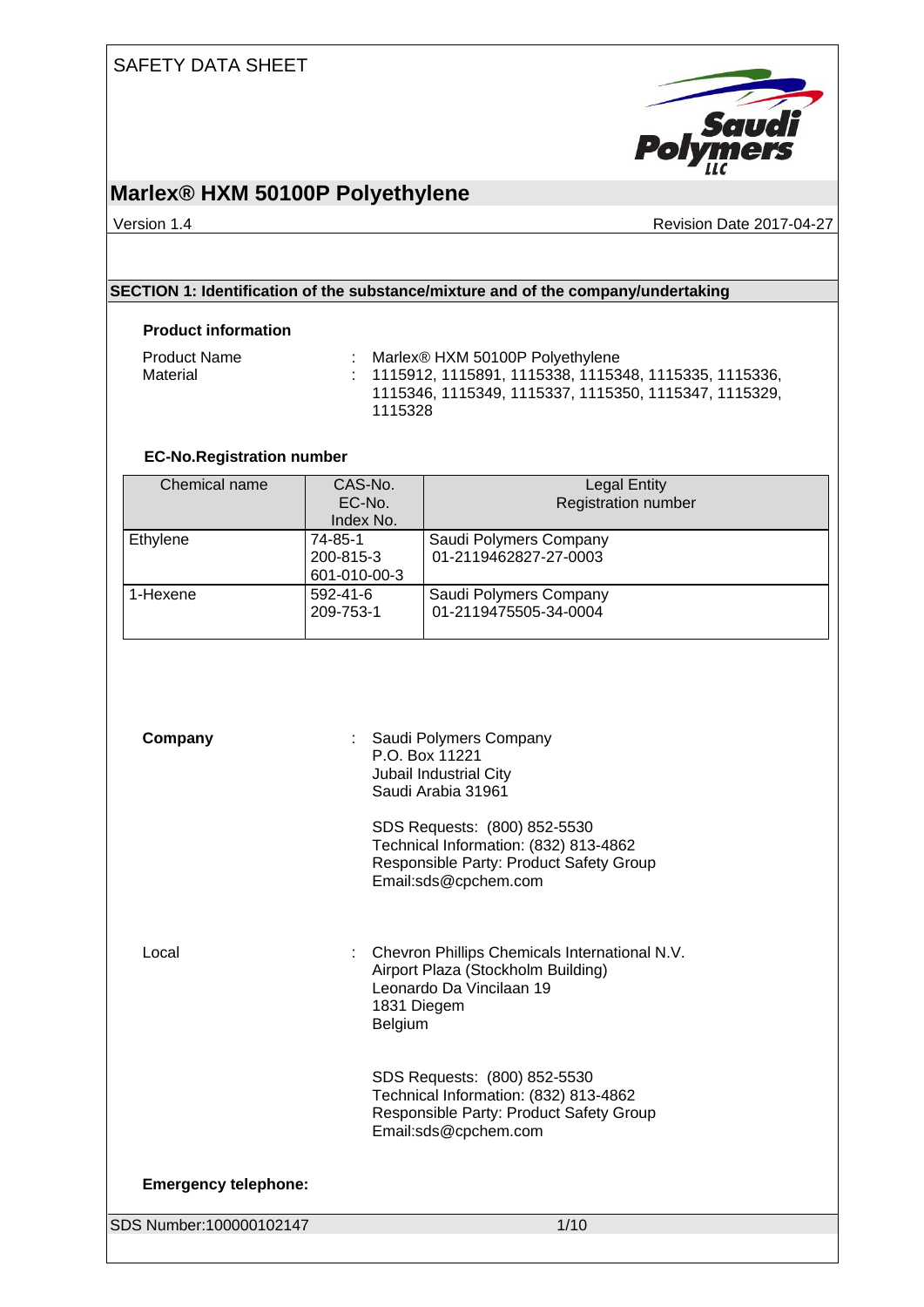# **Marlex® HXM 50100P Polyethylene**

Version 1.4 **Version 1.4** Revision Date 2017-04-27

| Health:<br>866.442.9628 (North America)<br>1.832.813.4984 (International)<br>Transport:<br>CHEMTREC 800.424.9300 or 703.527.3887(int'l)<br>Asia: +800 CHEMCALL (+800 2436 2255) China: +86-21-22157316<br>EUROPE: BIG +32.14.584545 (phone) or +32.14583516 (telefax)<br>Mexico CHEMTREC 01-800-681-9531 (24 hours) |                                                                                                                                                                                                                                                                                                                                                              | South America SOS-Cotec Inside Brazil: 0800.111.767 Outside Brazil: +55.19.3467.1600 |                           |  |  |  |
|---------------------------------------------------------------------------------------------------------------------------------------------------------------------------------------------------------------------------------------------------------------------------------------------------------------------|--------------------------------------------------------------------------------------------------------------------------------------------------------------------------------------------------------------------------------------------------------------------------------------------------------------------------------------------------------------|--------------------------------------------------------------------------------------|---------------------------|--|--|--|
| Responsible Department<br>E-mail address<br>Website                                                                                                                                                                                                                                                                 | : SDS@CPChem.com<br>www.CPChem.com                                                                                                                                                                                                                                                                                                                           | : Product Safety and Toxicology Group                                                |                           |  |  |  |
| MEDICAL APPLICATION CAUTION: Do not use this material in medical applications involving<br>permanent implantation in the human body or permanent contact with internal body fluids or tissues<br>fluids or tissues.                                                                                                 |                                                                                                                                                                                                                                                                                                                                                              |                                                                                      |                           |  |  |  |
|                                                                                                                                                                                                                                                                                                                     | Do not use this material in medical applications involving brief or temporary implantation in the<br>human body or contact with internal body fluids or tissues unless the material has been provided<br>directly from Chevron Phillips Chemical Company LP or its legal affiliates under an agreement which<br>expressly acknowledges the contemplated use. |                                                                                      |                           |  |  |  |
|                                                                                                                                                                                                                                                                                                                     | Chevron Phillips Chemical Company LP and its legal affiliates makes no representation, promise,<br>express warranty or implied warranty concerning the suitability of this material for use in implantation<br>in the human body or in contact with internal body fluids or tissues.                                                                         |                                                                                      |                           |  |  |  |
| <b>SECTION 2: Hazards identification</b>                                                                                                                                                                                                                                                                            |                                                                                                                                                                                                                                                                                                                                                              |                                                                                      |                           |  |  |  |
| <b>Classification of the substance or mixture</b><br>REGULATION (EC) No 1272/2008                                                                                                                                                                                                                                   |                                                                                                                                                                                                                                                                                                                                                              |                                                                                      |                           |  |  |  |
|                                                                                                                                                                                                                                                                                                                     | Not a hazardous substance or mixture according to Regulation (EC) No 1272/2008.                                                                                                                                                                                                                                                                              |                                                                                      |                           |  |  |  |
| <b>Label elements</b>                                                                                                                                                                                                                                                                                               |                                                                                                                                                                                                                                                                                                                                                              |                                                                                      |                           |  |  |  |
|                                                                                                                                                                                                                                                                                                                     |                                                                                                                                                                                                                                                                                                                                                              |                                                                                      |                           |  |  |  |
| Labeling (REGULATION (EC) No 1272/2008)                                                                                                                                                                                                                                                                             |                                                                                                                                                                                                                                                                                                                                                              |                                                                                      |                           |  |  |  |
| Not a hazardous substance or mixture according to Regulation (EC) No 1272/2008.                                                                                                                                                                                                                                     |                                                                                                                                                                                                                                                                                                                                                              |                                                                                      |                           |  |  |  |
|                                                                                                                                                                                                                                                                                                                     |                                                                                                                                                                                                                                                                                                                                                              |                                                                                      |                           |  |  |  |
| <b>SECTION 3: Composition/information on ingredients</b>                                                                                                                                                                                                                                                            |                                                                                                                                                                                                                                                                                                                                                              |                                                                                      |                           |  |  |  |
|                                                                                                                                                                                                                                                                                                                     |                                                                                                                                                                                                                                                                                                                                                              |                                                                                      |                           |  |  |  |
| <b>Mixtures</b>                                                                                                                                                                                                                                                                                                     |                                                                                                                                                                                                                                                                                                                                                              |                                                                                      |                           |  |  |  |
|                                                                                                                                                                                                                                                                                                                     |                                                                                                                                                                                                                                                                                                                                                              |                                                                                      |                           |  |  |  |
| <b>Hazardous ingredients</b>                                                                                                                                                                                                                                                                                        |                                                                                                                                                                                                                                                                                                                                                              |                                                                                      |                           |  |  |  |
| Chemical name                                                                                                                                                                                                                                                                                                       | CAS-No.<br>EC-No.<br>Index No.                                                                                                                                                                                                                                                                                                                               | Classification<br>(REGULATION (EC) No<br>1272/2008)                                  | Concentration<br>$[wt\%]$ |  |  |  |
| Polyethylene Hexene<br>Copolymer                                                                                                                                                                                                                                                                                    | 25213-02-9                                                                                                                                                                                                                                                                                                                                                   |                                                                                      | $99 - 100$                |  |  |  |
| Contains no hazardous ingredients according to GHS. :                                                                                                                                                                                                                                                               |                                                                                                                                                                                                                                                                                                                                                              |                                                                                      |                           |  |  |  |
|                                                                                                                                                                                                                                                                                                                     |                                                                                                                                                                                                                                                                                                                                                              |                                                                                      |                           |  |  |  |
| SDS Number:100000102147                                                                                                                                                                                                                                                                                             |                                                                                                                                                                                                                                                                                                                                                              | 2/10                                                                                 |                           |  |  |  |
|                                                                                                                                                                                                                                                                                                                     |                                                                                                                                                                                                                                                                                                                                                              |                                                                                      |                           |  |  |  |
|                                                                                                                                                                                                                                                                                                                     |                                                                                                                                                                                                                                                                                                                                                              |                                                                                      |                           |  |  |  |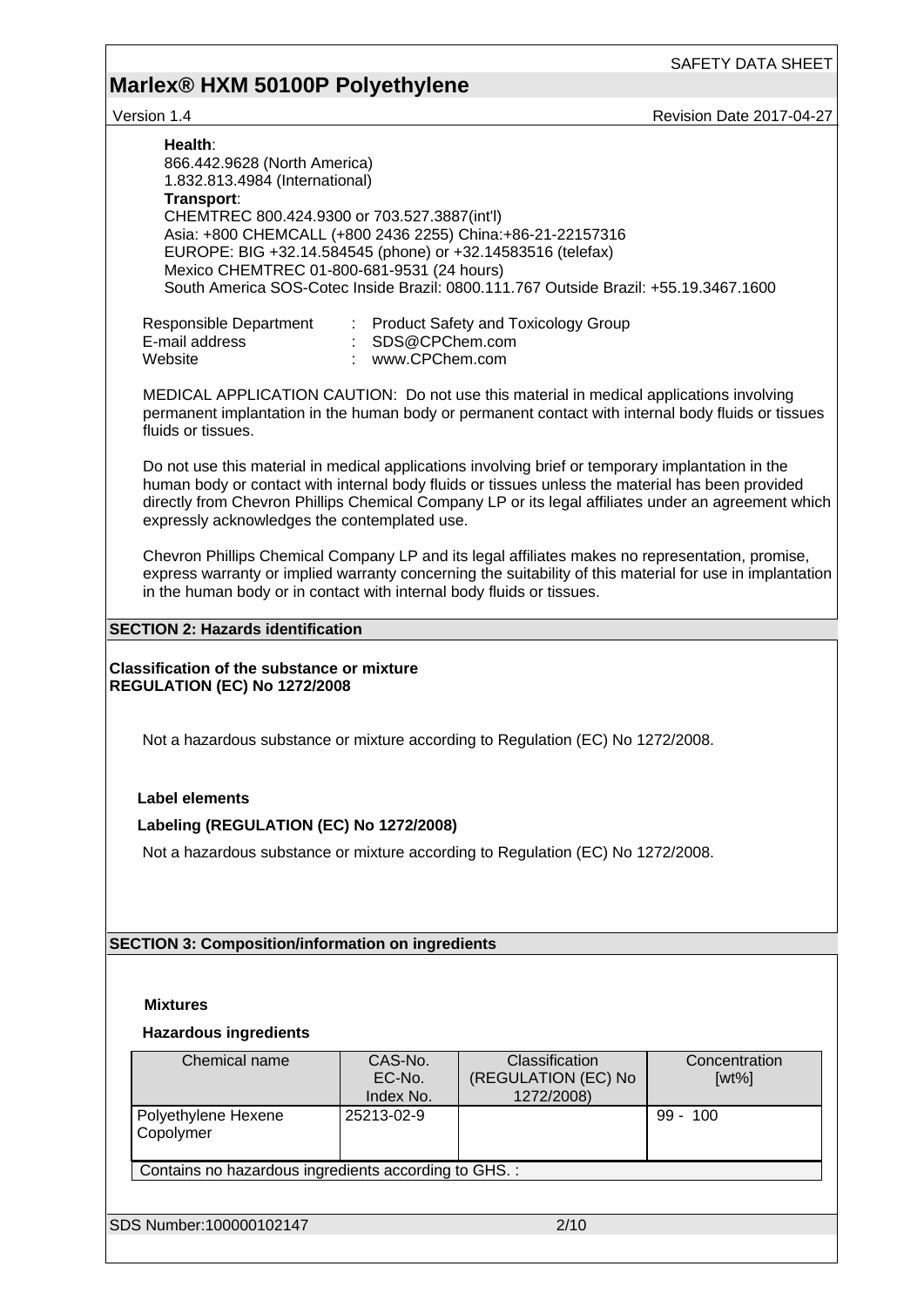version 1.4 Revision Date 2017-04-27

### **SECTION 4: First aid measures**

| If inhaled                                        | Move to fresh air in case of accidental inhalation of dust or<br>fumes from overheating or combustion. If symptoms persist,<br>call a physician.                                                                                                                                                                                                                                                                                                                                         |
|---------------------------------------------------|------------------------------------------------------------------------------------------------------------------------------------------------------------------------------------------------------------------------------------------------------------------------------------------------------------------------------------------------------------------------------------------------------------------------------------------------------------------------------------------|
| In case of skin contact                           | If the molten material gets on skin, quickly cool in water. Seek<br>immediate medical attention. Do not try to peel the solidified<br>material from the skin or use solvents or thinners to dissolve it.                                                                                                                                                                                                                                                                                 |
| In case of eye contact                            | : In the case of contact with eyes, rinse immediately with plenty<br>of water and seek medical advice.                                                                                                                                                                                                                                                                                                                                                                                   |
| If swallowed                                      | Do not induce vomiting without medical advice.                                                                                                                                                                                                                                                                                                                                                                                                                                           |
| <b>SECTION 5: Firefighting measures</b>           |                                                                                                                                                                                                                                                                                                                                                                                                                                                                                          |
| Flash point                                       | No data available                                                                                                                                                                                                                                                                                                                                                                                                                                                                        |
|                                                   |                                                                                                                                                                                                                                                                                                                                                                                                                                                                                          |
| Autoignition temperature                          | No data available                                                                                                                                                                                                                                                                                                                                                                                                                                                                        |
| Suitable extinguishing<br>media                   | Water. Water mist. Dry chemical. Carbon dioxide (CO2).<br>Foam. If possible, water should be applied as a spray from a<br>fogging nozzle since this is a surface burning material. The<br>application of high velocity water will spread the burning<br>surface layer. Avoid the use of straight streams that may<br>create a dust cloud and the risk of a dust explosion. Use<br>extinguishing measures that are appropriate to local<br>circumstances and the surrounding environment. |
| Specific hazards during fire<br>fighting          | Risks of ignition followed by flame propagation or secondary<br>explosions can be caused by the accumulation of dust, e.g. on<br>floors and ledges.                                                                                                                                                                                                                                                                                                                                      |
| Special protective<br>equipment for fire-fighters | Use personal protective equipment. Wear self-contained<br>breathing apparatus for firefighting if necessary.                                                                                                                                                                                                                                                                                                                                                                             |
| Further information                               | This material will burn although it is not easily ignited.                                                                                                                                                                                                                                                                                                                                                                                                                               |
| Fire and explosion<br>protection                  | Treat as a solid that can burn. Avoid generating dust; fine dust<br>dispersed in air in sufficient concentrations, and in the<br>presence of an ignition source is a potential dust explosion<br>hazard.                                                                                                                                                                                                                                                                                 |
| Hazardous decomposition<br>products               | Normal combustion forms carbon dioxide, water vapor and may<br>produce carbon monoxide, other hydrocarbons and<br>hydrocarbon oxidation products (ketones, aldehydes, organic<br>acids) depending on temperature and air availability.<br>Incomplete combustion can also produce formaldehyde.                                                                                                                                                                                           |
| <b>SECTION 6: Accidental release measures</b>     |                                                                                                                                                                                                                                                                                                                                                                                                                                                                                          |
|                                                   |                                                                                                                                                                                                                                                                                                                                                                                                                                                                                          |
| Personal precautions                              | Sweep up to prevent slipping hazard. Avoid breathing dust.                                                                                                                                                                                                                                                                                                                                                                                                                               |
| SDS Number:100000102147                           | 3/10                                                                                                                                                                                                                                                                                                                                                                                                                                                                                     |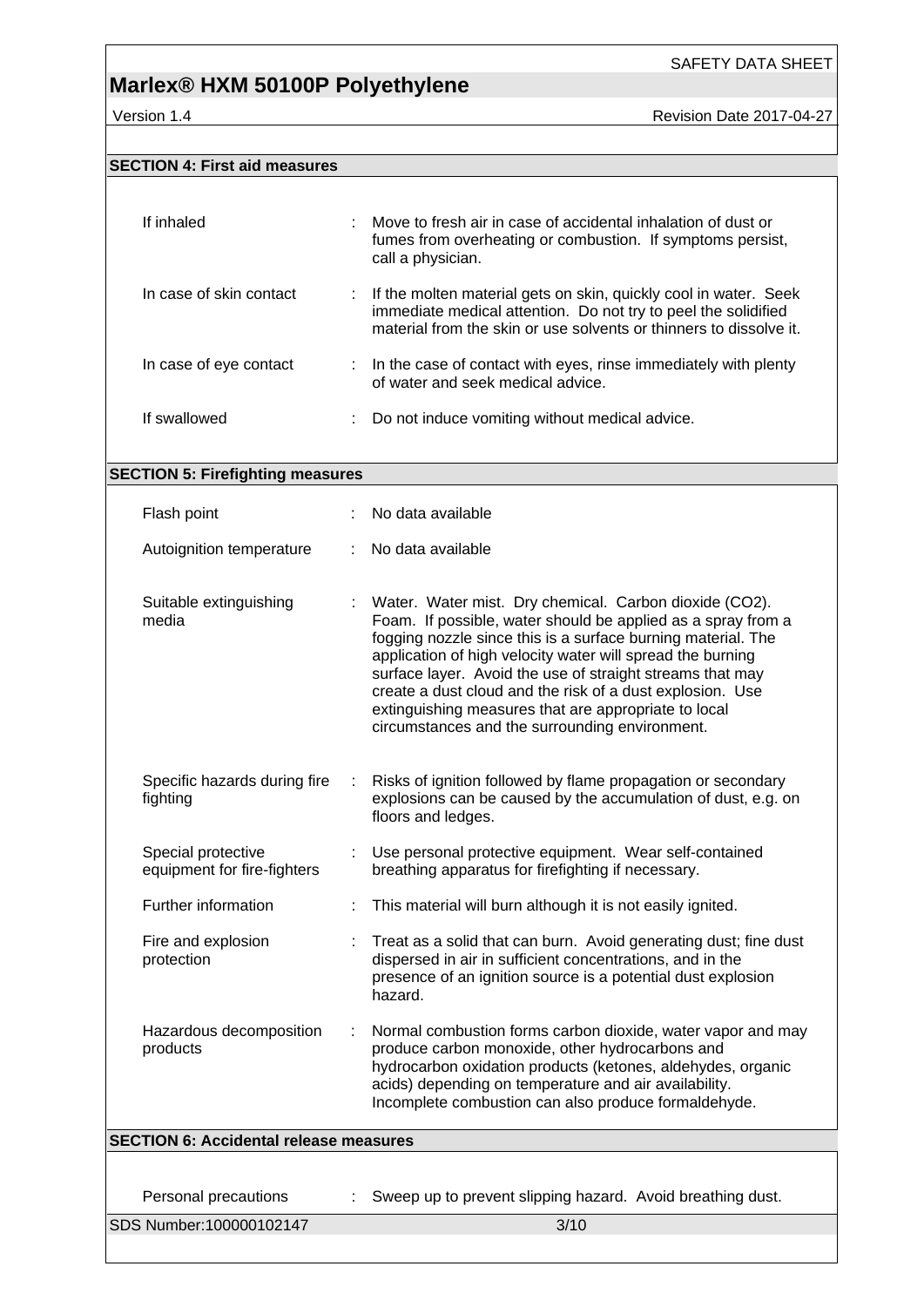| Version 1.4                                             |   | Revision Date 2017-04-27                                                                                                                                                                                                                                                                                                                                                                                                                                                                                                                                                                                                                                                                                                                         |
|---------------------------------------------------------|---|--------------------------------------------------------------------------------------------------------------------------------------------------------------------------------------------------------------------------------------------------------------------------------------------------------------------------------------------------------------------------------------------------------------------------------------------------------------------------------------------------------------------------------------------------------------------------------------------------------------------------------------------------------------------------------------------------------------------------------------------------|
|                                                         |   | Avoid dust formation.                                                                                                                                                                                                                                                                                                                                                                                                                                                                                                                                                                                                                                                                                                                            |
| Environmental precautions                               | ÷ | Do not contaminate surface water. Prevent product from<br>entering drains.                                                                                                                                                                                                                                                                                                                                                                                                                                                                                                                                                                                                                                                                       |
| Methods for cleaning up                                 |   | Clean up promptly by sweeping or vacuum.                                                                                                                                                                                                                                                                                                                                                                                                                                                                                                                                                                                                                                                                                                         |
| Additional advice                                       |   | Dust deposits should not be allowed to accumulate on<br>surfaces, as these may form an explosive mixture if they are<br>released into the atmosphere in sufficient concentration. Avoid<br>dispersal of dust in the air (i.e., clearing dust surfaces with<br>compressed air).                                                                                                                                                                                                                                                                                                                                                                                                                                                                   |
| <b>SECTION 7: Handling and storage</b>                  |   |                                                                                                                                                                                                                                                                                                                                                                                                                                                                                                                                                                                                                                                                                                                                                  |
| <b>Handling</b>                                         |   |                                                                                                                                                                                                                                                                                                                                                                                                                                                                                                                                                                                                                                                                                                                                                  |
| Advice on safe handling                                 |   | Use good housekeeping for safe handling of the product.<br>Keep out of water sources and sewers.                                                                                                                                                                                                                                                                                                                                                                                                                                                                                                                                                                                                                                                 |
|                                                         |   | Spilled pellets and powders may create a slipping hazard.                                                                                                                                                                                                                                                                                                                                                                                                                                                                                                                                                                                                                                                                                        |
|                                                         |   | Electrostatic charge may accumulate and create a hazardous<br>condition when handling this material. To minimize this hazard,<br>bonding and grounding may be necessary, but may not by<br>themselves be sufficient. At elevated temperatures (>350°F,<br>>177°C), polyethylene can release vapors and gases, which<br>are irritating to the mucous membranes of the eyes, mouth,<br>throat, and lungs. These substances may include<br>acetaldehyde, acetone, acetic acid, formic acid, formaldehyde<br>and acrolein. Based on animal data and limited<br>epidemiological evidence, formaldehyde has been listed as a<br>carcinogen. Following all recommendations within this SDS<br>should minimize exposure to thermal processing emissions. |
| Advice on protection<br>against fire and explosion      |   | Treat as a solid that can burn. Avoid generating dust; fine dust<br>dispersed in air in sufficient concentrations, and in the<br>presence of an ignition source is a potential dust explosion<br>hazard.                                                                                                                                                                                                                                                                                                                                                                                                                                                                                                                                         |
| <b>Storage</b>                                          |   |                                                                                                                                                                                                                                                                                                                                                                                                                                                                                                                                                                                                                                                                                                                                                  |
| Requirements for storage<br>areas and containers        |   | Keep in a dry place. Keep in a well-ventilated place.                                                                                                                                                                                                                                                                                                                                                                                                                                                                                                                                                                                                                                                                                            |
| Advice on common storage                                |   | Do not store together with oxidizing and self-igniting products.                                                                                                                                                                                                                                                                                                                                                                                                                                                                                                                                                                                                                                                                                 |
| <b>SECTION 8: Exposure controls/personal protection</b> |   |                                                                                                                                                                                                                                                                                                                                                                                                                                                                                                                                                                                                                                                                                                                                                  |
|                                                         |   |                                                                                                                                                                                                                                                                                                                                                                                                                                                                                                                                                                                                                                                                                                                                                  |
| <b>Engineering measures</b>                             |   |                                                                                                                                                                                                                                                                                                                                                                                                                                                                                                                                                                                                                                                                                                                                                  |
| SDS Number:100000102147                                 |   | 4/10                                                                                                                                                                                                                                                                                                                                                                                                                                                                                                                                                                                                                                                                                                                                             |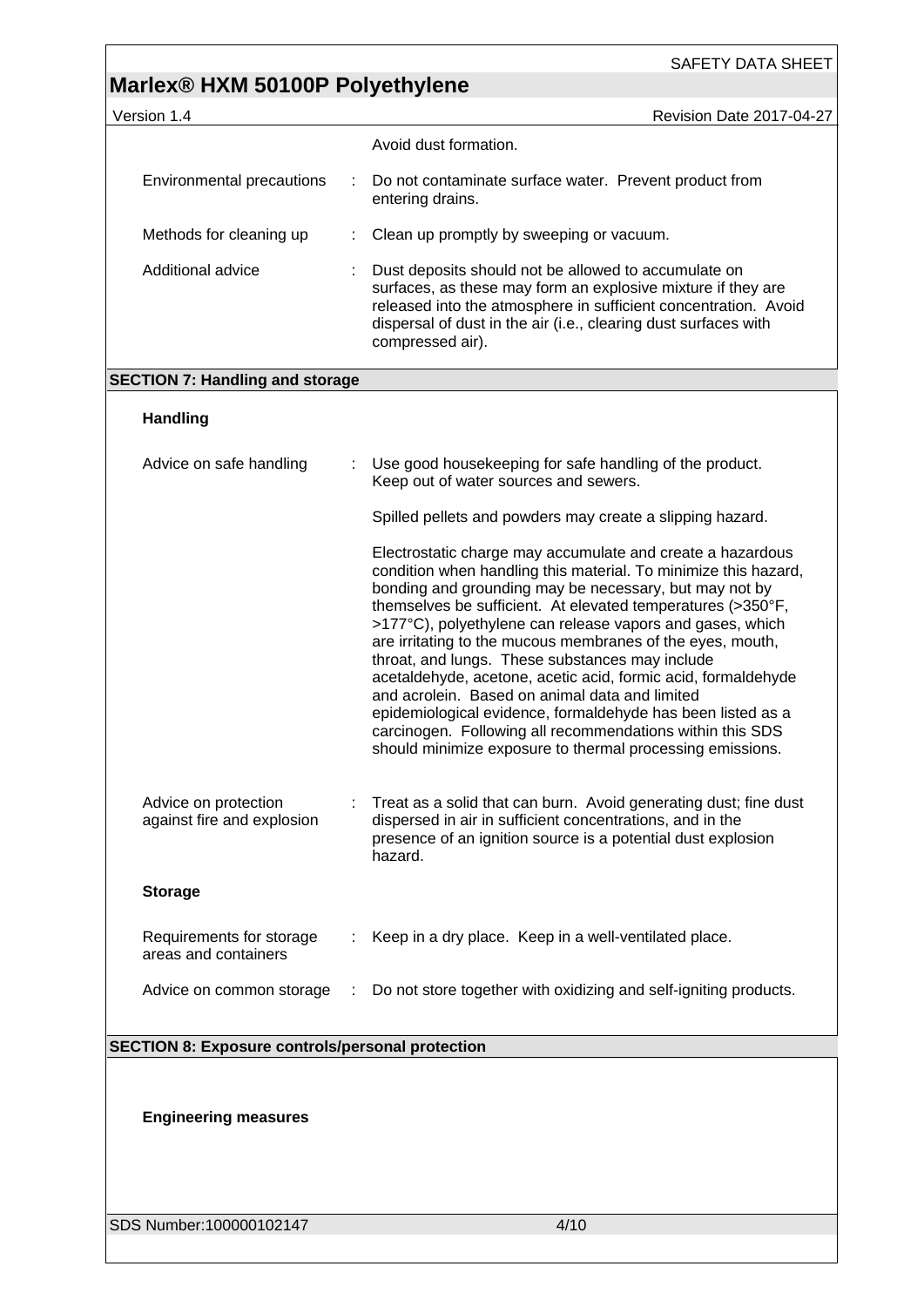Version 1.4 **New Search 2017-04-27** Revision Date 2017-04-27

Consider the potential hazards of this material (see Section 2), applicable exposure limits, job activities, and other substances in the work place when designing engineering controls and selecting personal protective equipment. If engineering controls or work practices are not adequate to prevent exposure to harmful levels of this material, the personal protective equipment listed below is recommended. The user should read and understand all instructions and limitations supplied with the equipment since protection is usually provided for a limited time or under certain circumstances.

### **Personal protective equipment**

| Respiratory protection   | No respiratory protection is normally required. If heated<br>material generates vapor or fumes that are not adequately<br>controlled by ventilation, wear an appropriate respirator. Use<br>the following elements for air-purifying respirators: Organic<br>Vapor and Formaldehyde. Use a positive pressure, air-<br>supplying respirator if there is potential for uncontrolled<br>release, exposure levels are not known, or other circumstances<br>where air-purifying respirators may not provide adequate<br>protection. Dust safety masks are recommended when the<br>dust concentration is excessive. |
|--------------------------|---------------------------------------------------------------------------------------------------------------------------------------------------------------------------------------------------------------------------------------------------------------------------------------------------------------------------------------------------------------------------------------------------------------------------------------------------------------------------------------------------------------------------------------------------------------------------------------------------------------|
| Eye protection           | Use of safety glasses with side shields for solid handling is<br>good industrial practice. If this material is heated, wear<br>chemical goggles or safety glasses with side shields or a face<br>shield. If there is potential for dust, use chemical goggles.                                                                                                                                                                                                                                                                                                                                                |
| Skin and body protection | At ambient temperatures use of clean and protective clothing is<br>good industrial practice. If the material is heated or molten,<br>wear thermally insulated, heat-resistant gloves that are able to<br>withstand the temperature of the molten product. If this<br>material is heated, wear insulated clothing to prevent skin<br>contact if engineering controls or work practices are not<br>adequate.                                                                                                                                                                                                    |

#### **SECTION 9: Physical and chemical properties**

| Information on basic physical and chemical properties            |                                                                                                                         |  |
|------------------------------------------------------------------|-------------------------------------------------------------------------------------------------------------------------|--|
| Appearance                                                       |                                                                                                                         |  |
| Form<br>Physical state<br>Color<br>Odor<br><b>Odor Threshold</b> | <b>Pellets</b><br>Solid<br>Opaque<br>Mild to no odor<br>No data available                                               |  |
| Safety data                                                      |                                                                                                                         |  |
| Flash point                                                      | : No data available                                                                                                     |  |
| Lower explosion limit                                            | : Not applicable                                                                                                        |  |
| Upper explosion limit                                            | : Not applicable                                                                                                        |  |
| Autoignition temperature                                         | : No data available                                                                                                     |  |
| Thermal decomposition                                            | : Low molecular weight hydrocarbons, alcohols, aldehydes,<br>acids and ketones can be formed during thermal processing. |  |
| SDS Number:100000102147                                          | 5/10                                                                                                                    |  |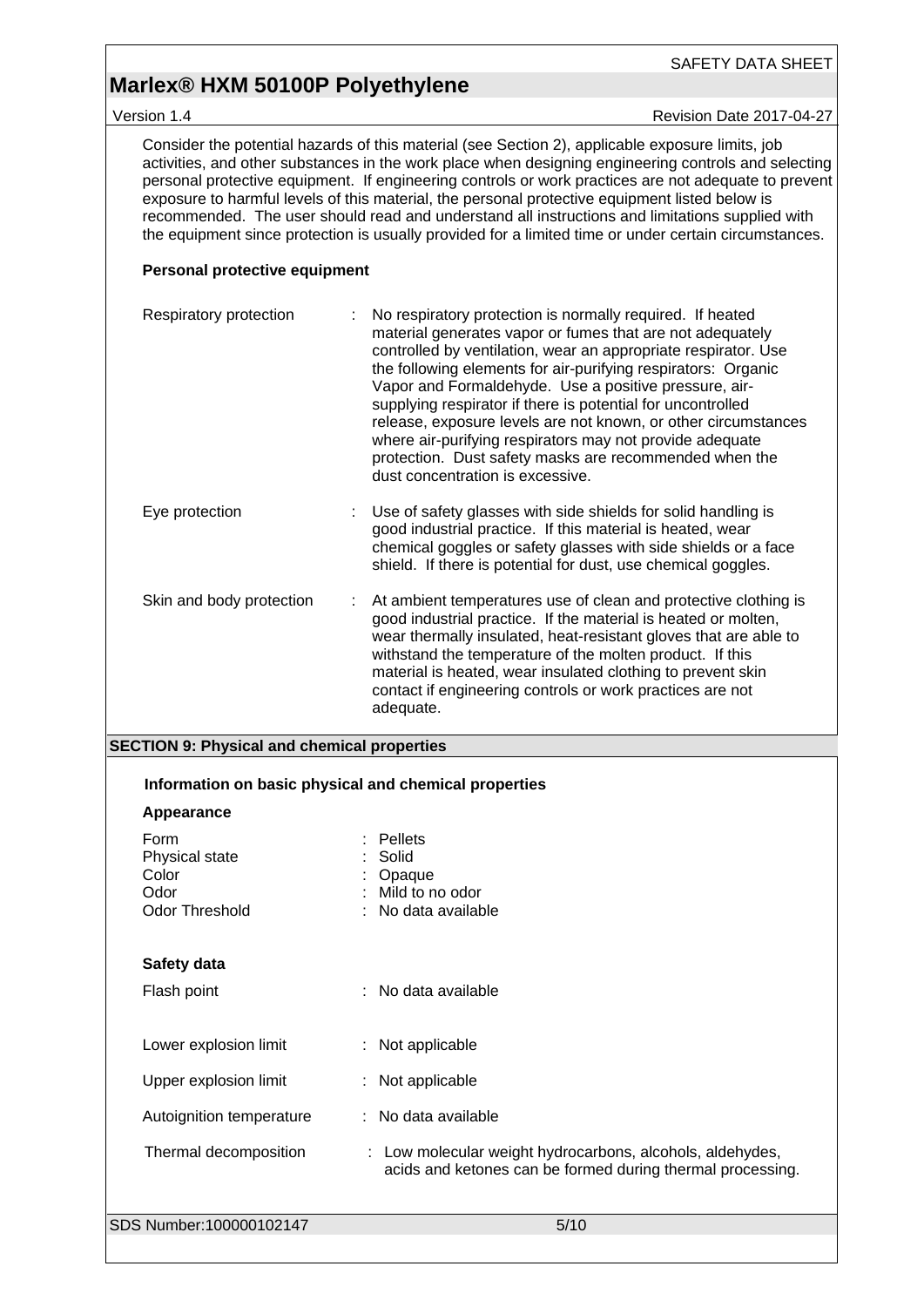## **Marlex® HXM 50100P Polyethylene**

Version 1.4 **Version 1.4** Revision Date 2017-04-27

| рH                                                 | : Not applicable                                      |
|----------------------------------------------------|-------------------------------------------------------|
| Melting point/range                                | : 90 - 140 °C (194 - 284 °F)                          |
| Freezing point                                     | Not applicable                                        |
| Initial boiling point and boiling : Not applicable |                                                       |
| range<br>Vapor pressure                            | Not applicable                                        |
| Relative density                                   | Not applicable                                        |
| Density                                            | $: 0,91 - 0,97$ g/cm3                                 |
| Water solubility                                   | Negligible                                            |
| Partition coefficient: n-<br>octanol/water         | : No data available                                   |
| Solubility in other solvents                       | : No data available                                   |
| Viscosity, dynamic                                 | : Not applicable                                      |
| Viscosity, kinematic                               | Not applicable                                        |
| Relative vapor density                             | : Not applicable                                      |
| Evaporation rate                                   | : Not applicable                                      |
|                                                    |                                                       |
| <b>SECTION 10: Stability and reactivity</b>        |                                                       |
| Reactivity                                         | This material is considered non-reactive under normal |
|                                                    |                                                       |

| Reactivity         | . THIS Material is considered non-reactive under normal<br>ambient and anticipated storage and handling conditions of<br>temperature and pressure. |
|--------------------|----------------------------------------------------------------------------------------------------------------------------------------------------|
| Chemical stability | : This material is considered stable under normal ambient and<br>anticipated storage and handling conditions of temperature<br>and pressure.       |

### **Possibility of hazardous reactions**

| Conditions to avoid                 | : Avoid prolonged storage at elevated temperature.                                                                                                                                                                                                                                               |
|-------------------------------------|--------------------------------------------------------------------------------------------------------------------------------------------------------------------------------------------------------------------------------------------------------------------------------------------------|
| Materials to avoid                  | : Avoid contact with strong oxidizing agents.                                                                                                                                                                                                                                                    |
| Thermal decomposition               | : Low molecular weight hydrocarbons, alcohols, aldehydes,<br>acids and ketones can be formed during thermal processing.                                                                                                                                                                          |
| Hazardous decomposition<br>products | : Normal combustion forms carbon dioxide, water vapor and<br>may produce carbon monoxide, other hydrocarbons and<br>hydrocarbon oxidation products (ketones, aldehydes, organic<br>acids) depending on temperature and air availability.<br>Incomplete combustion can also produce formaldehyde. |
| SDS Number:100000102147             | 6/10                                                                                                                                                                                                                                                                                             |
|                                     |                                                                                                                                                                                                                                                                                                  |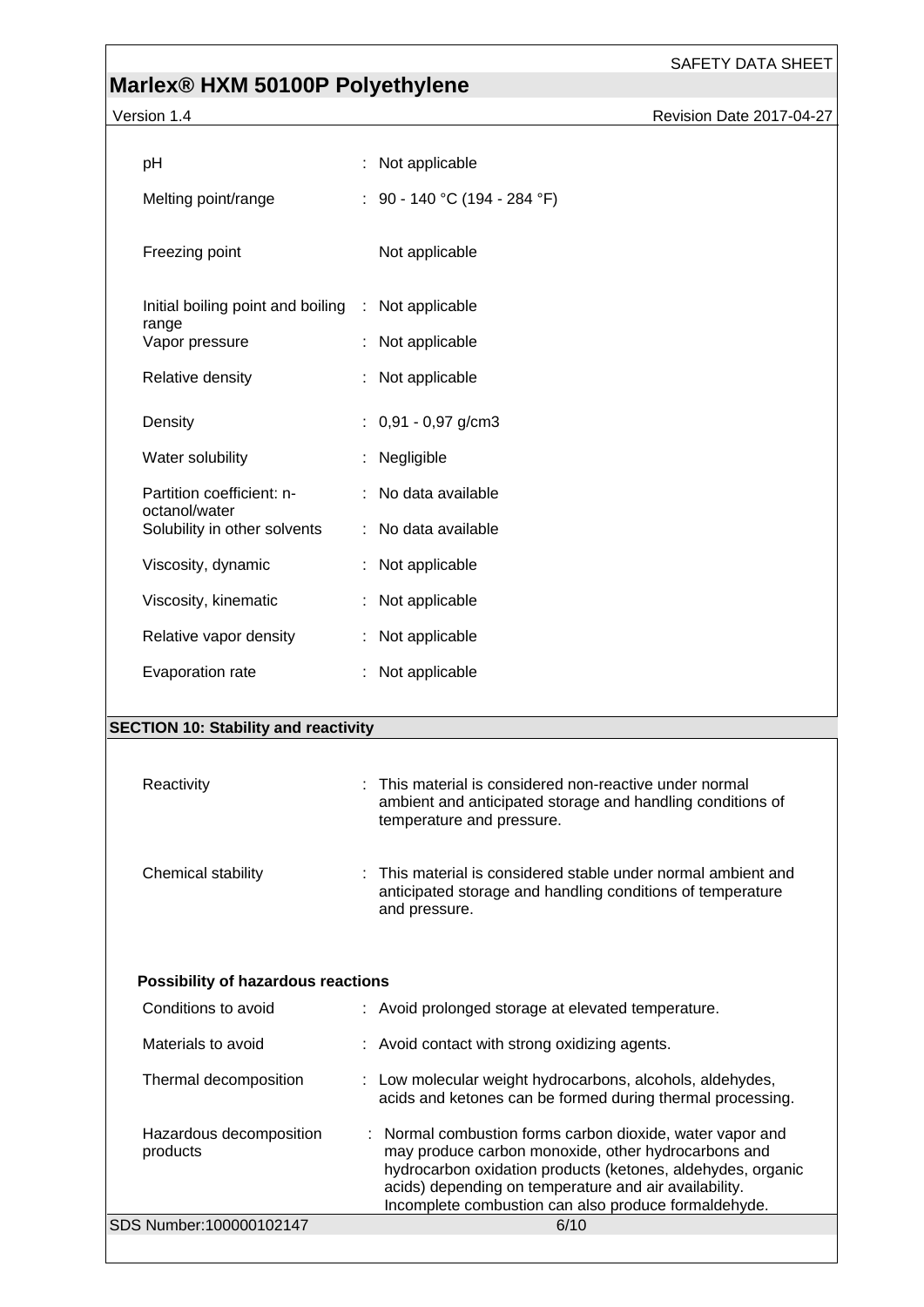### **Marlex® HXM 50100P Polyethylene**

Version 1.4 **New Search 2017-04-27** Revision Date 2017-04-27

: No decomposition if stored and applied as directed.

#### **SECTION 11: Toxicological information**

**Marlex® HXM 50100P Polyethylene Acute oral toxicity** : Presumed Not Toxic

**Marlex® HXM 50100P Polyethylene Acute inhalation toxicity** : Presumed Not Toxic

**Marlex® HXM 50100P Polyethylene Acute dermal toxicity** : Presumed Not Toxic

**Marlex® HXM 50100P Polyethylene Skin irritation** : No skin irritation

**Marlex® HXM 50100P Polyethylene Eye irritation** : No eye irritation

**Marlex® HXM 50100P Polyethylene**

**Sensitization** : Did not cause sensitization on laboratory animals.

### **Marlex® HXM 50100P Polyethylene**

**Further information** : This product contains POLYMERIZED OLEFINS. During thermal processing (>350°F, >177°C) polyolefins can release vapors and gases (aldehydes,ketones and organic acids) which are irritating to the mucous membranes of the eyes, mouth, throat, and lungs. Generally these irritant effects are all transitory. However, prolonged exposure to irritating off-gases can lead to pulmonary edema. Formaldehyde (an aldehyde) has been classified as a carcinogen based on animal data and limited epidemiological evidence.

### **SECTION 12: Ecological information**

| <b>Ecotoxicity effects</b>                              |                                                              |  |  |  |  |
|---------------------------------------------------------|--------------------------------------------------------------|--|--|--|--|
| Elimination information (persistence and degradability) |                                                              |  |  |  |  |
| <b>Bioaccumulation</b>                                  | : Does not bioaccumulate.                                    |  |  |  |  |
| <b>Mobility</b>                                         | : The product is insoluble and floats on water.              |  |  |  |  |
| <b>Biodegradability</b>                                 | : This material is not expected to be readily biodegradable. |  |  |  |  |
| SDS Number:100000102147                                 | 7/10                                                         |  |  |  |  |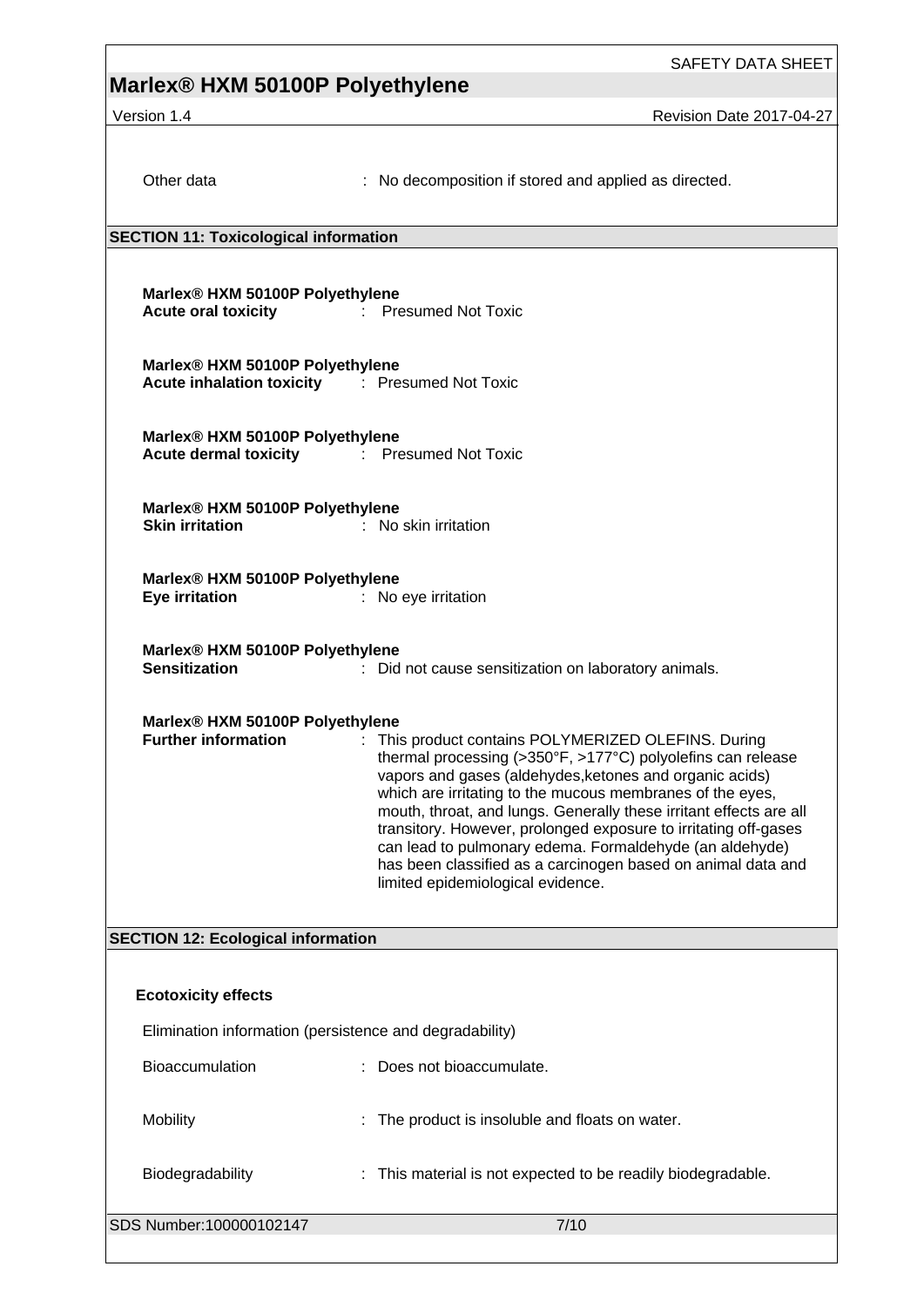Version 1.4 **Version 1.4** Revision Date 2017-04-27

#### **Ecotoxicology Assessment**

| Additional ecological | : This material is not expected to be harmful to aquatic     |
|-----------------------|--------------------------------------------------------------|
| information           | organisms., Fish or birds may eat pellets which may obstruct |
|                       | their digestive tracts.                                      |

#### **SECTION 13: Disposal considerations**

The information in this SDS pertains only to the product as shipped.

Use material for its intended purpose or recycle if possible. This material, if it must be discarded, may meet the criteria of a hazardous waste as defined by US EPA under RCRA (40 CFR 261) or other State and local regulations. Measurement of certain physical properties and analysis for regulated components may be necessary to make a correct determination. If this material is classified as a hazardous waste, federal law requires disposal at a licensed hazardous waste disposal facility.

### **SECTION 14: Transport information**

**The shipping descriptions shown here are for bulk shipments only, and may not apply to shipments in non-bulk packages (see regulatory definition).**

Consult the appropriate domestic or international mode-specific and quantity-specific Dangerous Goods Regulations for additional shipping description requirements (e.g., technical name or names, etc.) Therefore, the information shown here, may not always agree with the bill of lading shipping description for the material. Flashpoints for the material may vary slightly between the SDS and the bill of lading.

**US DOT (UNITED STATES DEPARTMENT OF TRANSPORTATION)** NOT REGULATED AS A HAZARDOUS MATERIAL OR DANGEROUS GOODS FOR TRANSPORTATION BY THIS AGENCY.

### **IMO / IMDG (INTERNATIONAL MARITIME DANGEROUS GOODS)**

NOT REGULATED AS A HAZARDOUS MATERIAL OR DANGEROUS GOODS FOR TRANSPORTATION BY THIS AGENCY.

### **IATA (INTERNATIONAL AIR TRANSPORT ASSOCIATION)**

NOT REGULATED AS A HAZARDOUS MATERIAL OR DANGEROUS GOODS FOR TRANSPORTATION BY THIS AGENCY.

### **ADR (AGREEMENT ON DANGEROUS GOODS BY ROAD (EUROPE))**

NOT REGULATED AS A HAZARDOUS MATERIAL OR DANGEROUS GOODS FOR TRANSPORTATION BY THIS AGENCY.

### **RID (REGULATIONS CONCERNING THE INTERNATIONAL TRANSPORT OF DANGEROUS GOODS (EUROPE))**

NOT REGULATED AS A HAZARDOUS MATERIAL OR DANGEROUS GOODS FOR TRANSPORTATION BY THIS AGENCY.

**ADN (EUROPEAN AGREEMENT CONCERNING THE INTERNATIONAL CARRIAGE OF DANGEROUS GOODS BY INLAND WATERWAYS)**

NOT REGULATED AS A HAZARDOUS MATERIAL OR DANGEROUS GOODS FOR

SDS Number:100000102147 8/10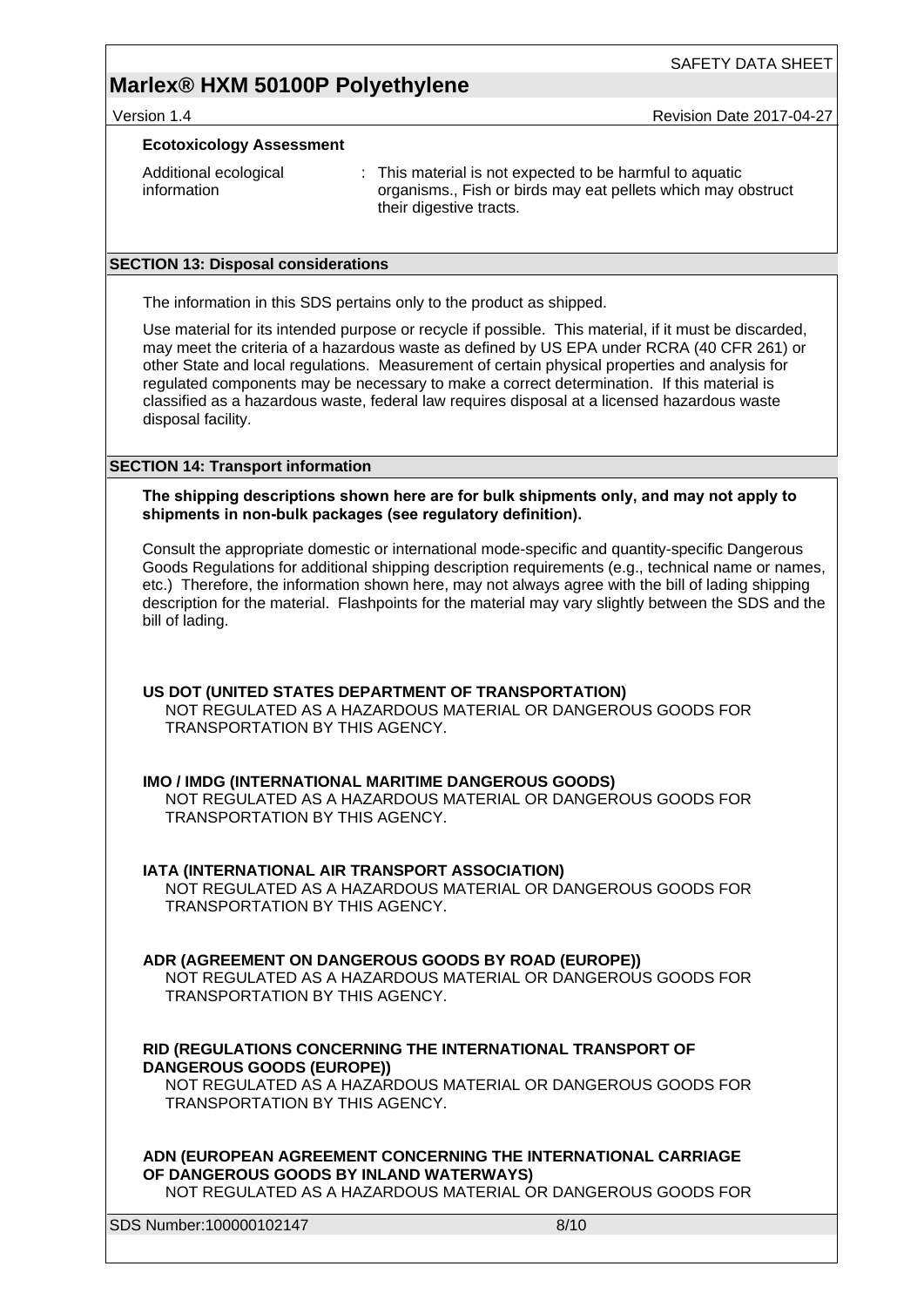Version 1.4 **New Search 2017-04-27** Revision Date 2017-04-27

TRANSPORTATION BY THIS AGENCY.

### **Transport in bulk according to Annex II of MARPOL 73/78 and the IBC Code**

#### **SECTION 15: Regulatory information**

#### **National legislation**

| <b>Major Accident Hazard</b><br>Legislation                                                                | : 96/82/EC<br>Update: 2003<br>Directive 96/82/EC does not apply                                                                                                                                                                                                                                                                                    |
|------------------------------------------------------------------------------------------------------------|----------------------------------------------------------------------------------------------------------------------------------------------------------------------------------------------------------------------------------------------------------------------------------------------------------------------------------------------------|
| <b>Water contaminating class</b><br>(Germany)                                                              | not water endangering<br>: nwg                                                                                                                                                                                                                                                                                                                     |
| <b>Notification status</b><br>Europe REACH<br>Switzerland CH INV<br>United States of America (USA)<br>TSCA | On the inventory, or in compliance with the inventory<br>Not in compliance with the inventory<br>On TSCA Inventory<br>÷                                                                                                                                                                                                                            |
| Canada DSL                                                                                                 | All components of this product are on the Canadian<br><b>DSL</b>                                                                                                                                                                                                                                                                                   |
| Australia AICS<br>New Zealand NZIoC<br>Japan ENCS<br>Korea KECI<br>Philippines PICCS<br>China IECSC        | On the inventory, or in compliance with the inventory<br>On the inventory, or in compliance with the inventory<br>On the inventory, or in compliance with the inventory<br>On the inventory, or in compliance with the inventory<br>On the inventory, or in compliance with the inventory<br>On the inventory, or in compliance with the inventory |

#### **SECTION 16: Other information**

**NFPA Classification** : Health Hazard: 0 Fire Hazard: 1 Reactivity Hazard: 0



#### **Further information**

Significant changes since the last version are highlighted in the margin. This version replaces all previous versions.

The information in this SDS pertains only to the product as shipped.

The information provided in this Safety Data Sheet is correct to the best of our knowledge, information and belief at the date of its publication. The information given is designed only as a guidance for safe handling, use, processing, storage, transportation, disposal and release and is not to be considered a warranty or quality specification. The information relates only to the

SDS Number:100000102147 9/10